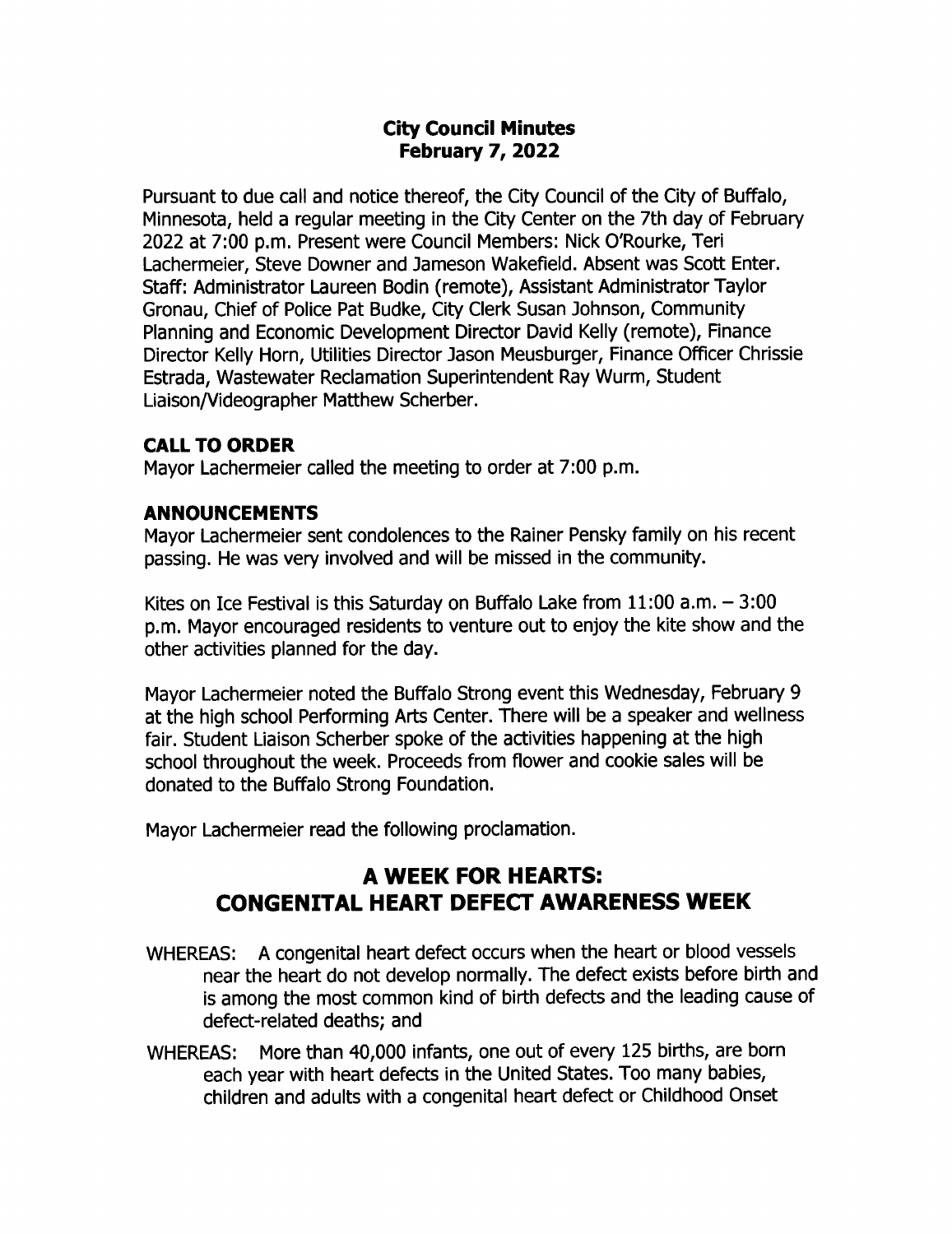Heart Disease continue to die due to the severity of the defect, the heart defect not being detected in time, the lack of donor hearts, or the failure of medical intervention; and

- WHEREAS: Professionals are researching congenital heart defects and Childhood Onset Heart Disease to accurately describe the origin, physical signs, symptoms, and surgical options. With familiarity of these disorders, more diagnoses are being made of what was not long ago thought to be a rare disorder and non-repairable; and
- WHEREAS: Citizens of Minnesota should be encouraged to observe and to learn more about congenital heart defects and Childhood Onset Heart Disease, so that an early diagnosis and intervention will become a top priority, and to recognize the courage and strength of the children and their families who live with this on a daily basis.
- NOW, THEREFORE, I, TERI LACHERMEIER, MAYOR OF THE CITY OF BUFFALO, do hereby proclaim that February 7 - 14, 2022, shall be observed as:

A WEEK FOR HEARTS: CONGENITAL HEART DEFECT AWARENESS WEEK

MAYOR TERI LACHERMEIER

## OPEN FORUM

There was no one in attendance for the open forum portion of the meeting.

#### AGENDA ADDITIONS

10E. Highway 25 South Reconstruction- Authorization for Easement Acquisition 10F. Water Reclamation Annual Report

## COUNCIL REPORTS AND RECOGNITION

Council Member Wakefield said the Park Board met on ) anuary 24, welcoming two new members. Along with housekeeping matters, the main item on agenda was discussion of a splash pad at West Pulaski Park. This will be coming to the Council at a future meeting.

Council Member Downer attended the MMPA board meeting on January 25 at Chaska with Utilities Director Muesburger. They continue to work on long-term planning for meeting renewable energy goals. If interested in renewable energy, the City has a Clean Energy Choice Program available. Information can be found on the website.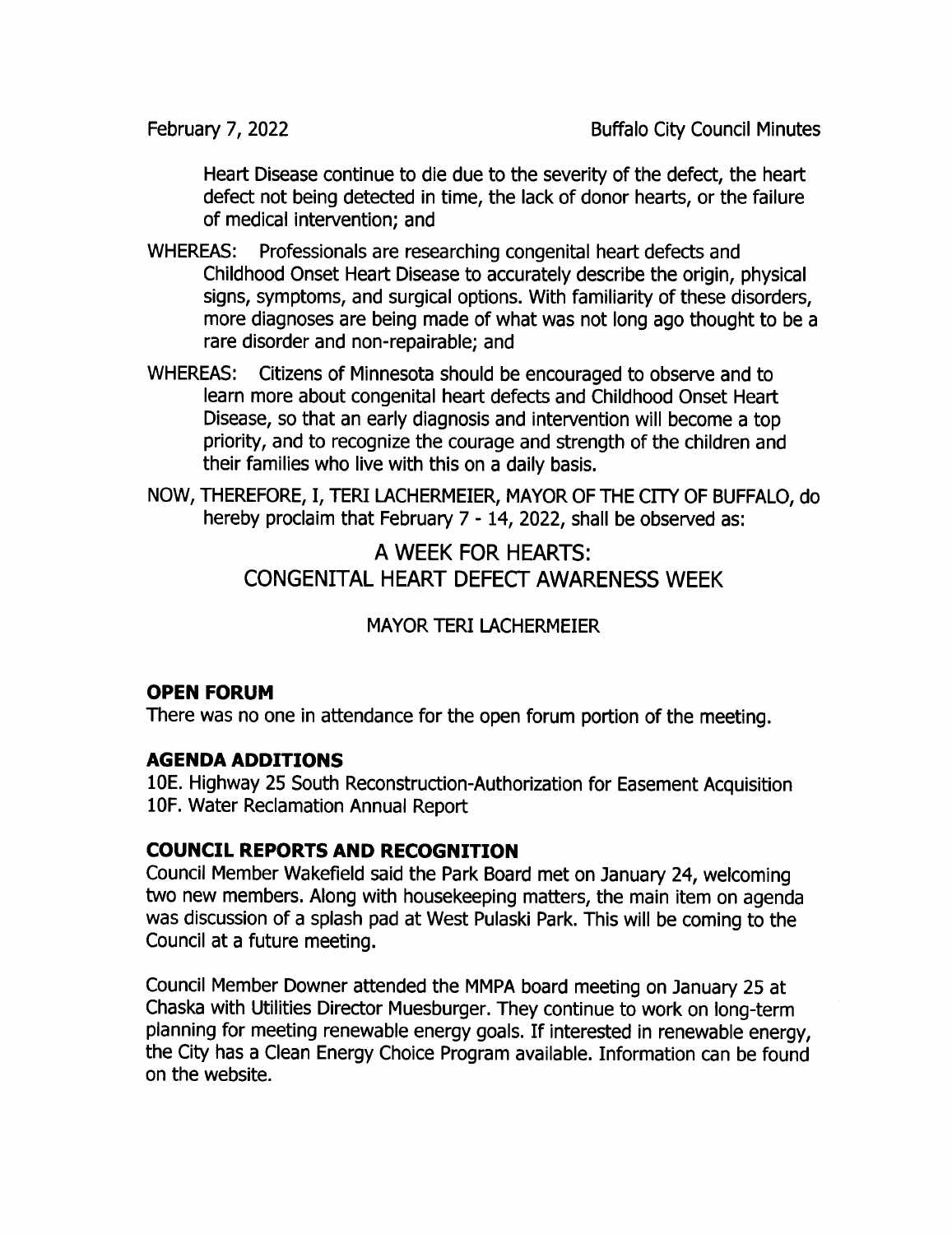## CONSENT AGENDA

- A. Approval of January 18, 2022 Minutes
- B. Approval of Claims and Payrolls
- C. Call for Hearing on Past Due Accounts on Tuesday, February 22, 2022
- D. Appointment of Council members Enter and Wakefield to the Wright County EDA's Government Center Task Force
- E. HR Updates

Upon motion by Council Member powner, motion seconded by Council Member Wakefield to approve of the consent agenda.

| <b>VOTE</b>        | Wakefield | Downer | Enter | Lachermeier | O'Rourke |  |
|--------------------|-----------|--------|-------|-------------|----------|--|
| Aye                | Χ         |        |       | ⊠           |          |  |
| Nay                |           |        |       |             |          |  |
| Abstain            |           |        |       |             |          |  |
| Absent             |           |        | ⊠     |             | ⊠        |  |
| Motion passed 3-0. |           |        |       |             |          |  |

Motion passed 3- 0.

## REMOVED CONSENT AGENDA ITEMS-None

## PUBLIC HEARINGS-None

## OLD BUSINESS

#### A. Sale of \$1,850,000 G.O. Refunding Bonds, Series 2022A, Resolution 2022-5

Consulting Financial Advisor Nick Anhut of Ehlers and Associates reviewed the bond sale. At the last meeting, Council authorized Ehlers to move ahead with refinancing to pay off two existing series of bonds 2012C for downtown improvements and 2013B for water and stormwater utilities.

It was noted that Standard & Poor's upgraded the City's existing rating to AA-. This puts the City in a good position. The report indicates stable outlook of the city's credit: City has continued growth in economic indicators, relief within Golf Fund, and continued action to address Civic Center. Past reports identified Civic Center and Golf Fund deficits as focal points. City continues to maintain stable reserves at strong levels. City has strong financial management-positives for long-range plans. Report mentions elevated debt levels compared to medians, but rapid amortization.

Four bids were received, the winning bid is from Baird at 1. 657% interest cost. Anhut noted this almost cuts the rates in half. High bid came in at 1. 86%. Final bond principal amount resized to \$1,745,000 resulting debt service savings of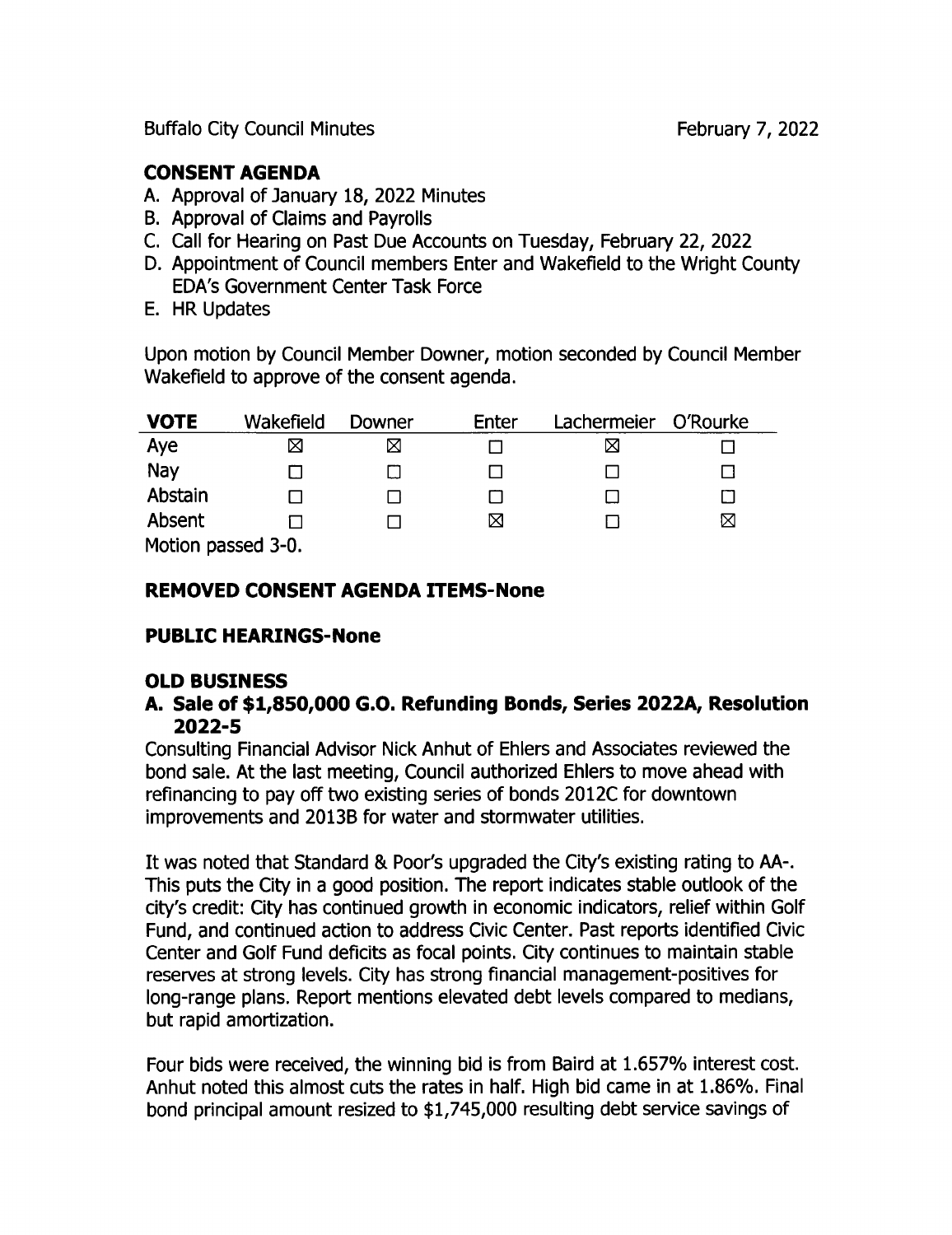93,620 over the remainder of the payments.

Anhut recommended approval of a resolution accepting offer on the sale of 1, 745, 000 GO Refunding Bonds, Series 2022A.

Council Member Downer thanked Anhut for his advice.

Upon motion by Council Member Wakefield, motion seconded by Council Member Downer to approve of Resolution 2022-5 Providing for the Issuance and Sale of 1, 850, 000 General Obligation Refunding Bonds, Series 2022A, Pledging for the Security Thereof Tax Abatements and Net Revenues.

| <b>VOTE</b>       | Wakefield | Downer | Enter | Lachermeier | O'Rourke |  |  |
|-------------------|-----------|--------|-------|-------------|----------|--|--|
| Aye               | ⊠         | ⊠      |       |             |          |  |  |
| Nay               |           |        |       |             |          |  |  |
| Abstain           |           |        |       |             |          |  |  |
| Absent            |           |        | ⊠     |             | ⊠        |  |  |
| Motion nassed 3-0 |           |        |       |             |          |  |  |

Motion passed 3- 0.

## B. Advisory Board Appointments

Assistant Administrator Gronau introduced himself to the Council and residents.

He reported that two applications have been received for advisory board openings. He recommended appointing Bradley Dahl to the to the Airport Advisory Board and Jami Goodrum to the Library Advisory Board.

Council Member Downer thanked outgoing advisory board members.

Upon motion by Council Member Downer, motion seconded by Council Member Wakefield to appoint Bradley Dahl to the Airport Advisory Board and Jami Goodrum to the Library Advisory Board.

| <b>VOTE</b>        | Wakefield | Downer | Enter | Lachermeier O'Rourke |   |  |
|--------------------|-----------|--------|-------|----------------------|---|--|
| Aye                | X         | Χ      |       | ⋉                    |   |  |
| Nay                |           |        |       |                      |   |  |
| Abstain            |           |        |       |                      |   |  |
| Absent             |           |        | ⊠     |                      | ⊠ |  |
| Motion passed 3-0. |           |        |       |                      |   |  |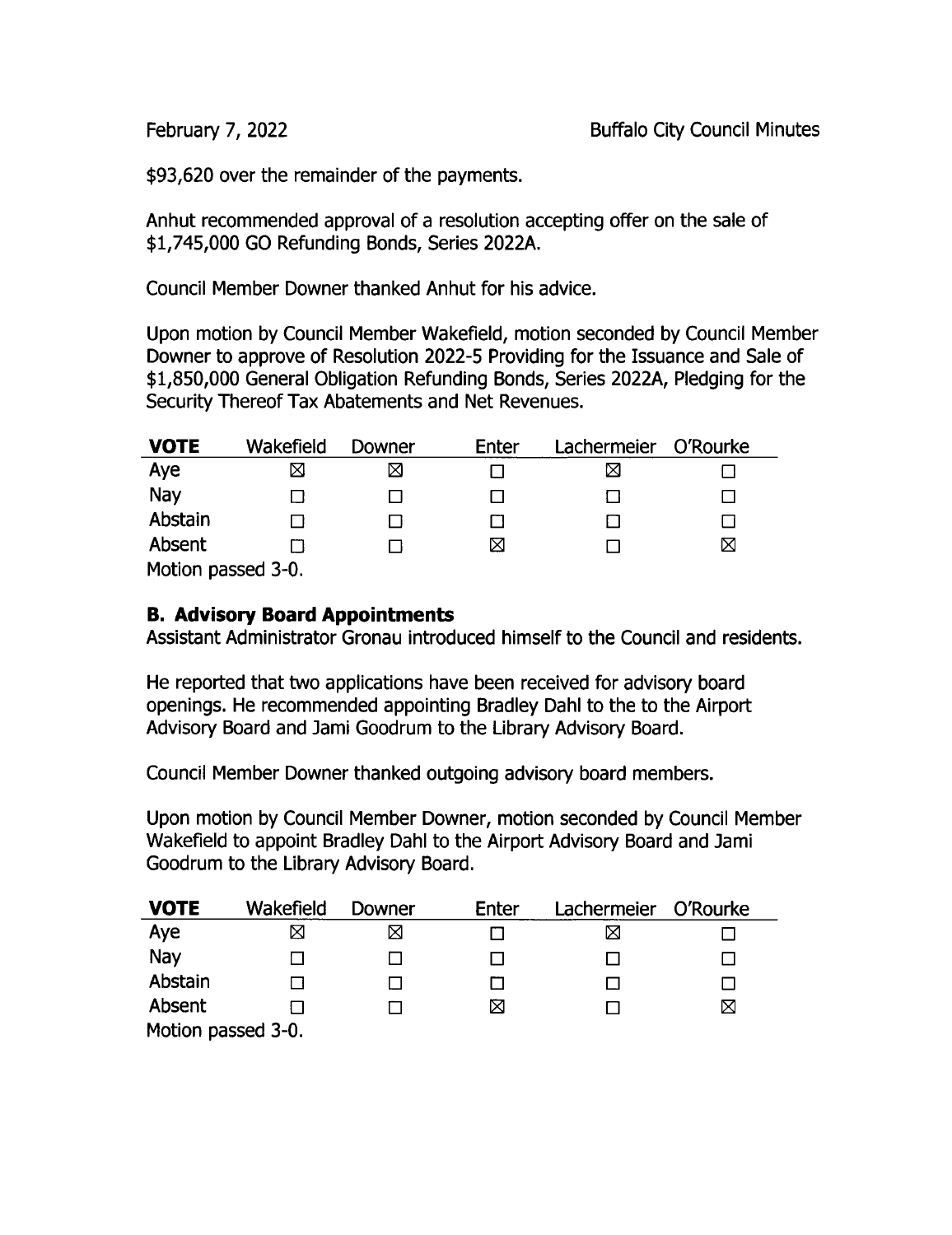#### C. Small Cities Development Program - Central Minnesota Housing Partnership

Messina Owings from Central Minnesota Housing Partnership ( CMHP) reviewed the proposed documents and process of the Small Cities Development Program.

CMHP is requesting a motion for approval of submitting paperwork to DEED to start the program in March.

Council Member powner asked about the total pool of money available. Total is \$592,454. Council Member Downer clarified that eligible homeowners could get a 24, 000 grant and eligible commercial grants are \$ 30,000. He feels this could be a popular program. Owings said that calls have been coming in. Council Member Downer asked about the application. Applicants must be in the target area and at or below 80% of Area Medium Income of Wright County, Owings noted there is a checklist with the application.

Upon motion by Council Member Wakefield, motion seconded by Council Member Downer to approve the DEED proposal & Small Cities Development Program and to have CMHP submit the necessary paperwork.

| <b>VOTE</b>        | Wakefield | Downer | Enter | Lachermeier | O'Rourke |  |
|--------------------|-----------|--------|-------|-------------|----------|--|
| Aye                | ⊠         | ⋈      |       |             |          |  |
| Nay                |           |        |       |             |          |  |
| Abstain            |           |        |       |             |          |  |
| Absent             |           |        | ⊠     |             | ⊠        |  |
| Motion passed 3-0. |           |        |       |             |          |  |

## NEW BUSINESS

## A. Acceptance of Airport Rescue Grant Offer # 3- 27- 0015- 018- 2022

Airport Manager Chris Fredrick reported that the Coronavirus Response and Relief Supplemental Appropriation Act ( CRRSAA), signed into law on December 27, 2020, includes nearly \$2 billion in funds to be awarded as economic relief to eligible U.S. airports and eligible concessions at those airports to prevent, prepare for, and respond to the coronavirus disease 2019 (COVID-19) pandemic.

Non-primary commercial service and general aviation airports will share \$45 million based on their airport categories, such as National, Regional, Local, and Basic.

BufFalo is <sup>a</sup> general aviation airport eligible for \$32, 000. He recommends Council accept the grant agreement in the amount of \$32, 000. This is separate from the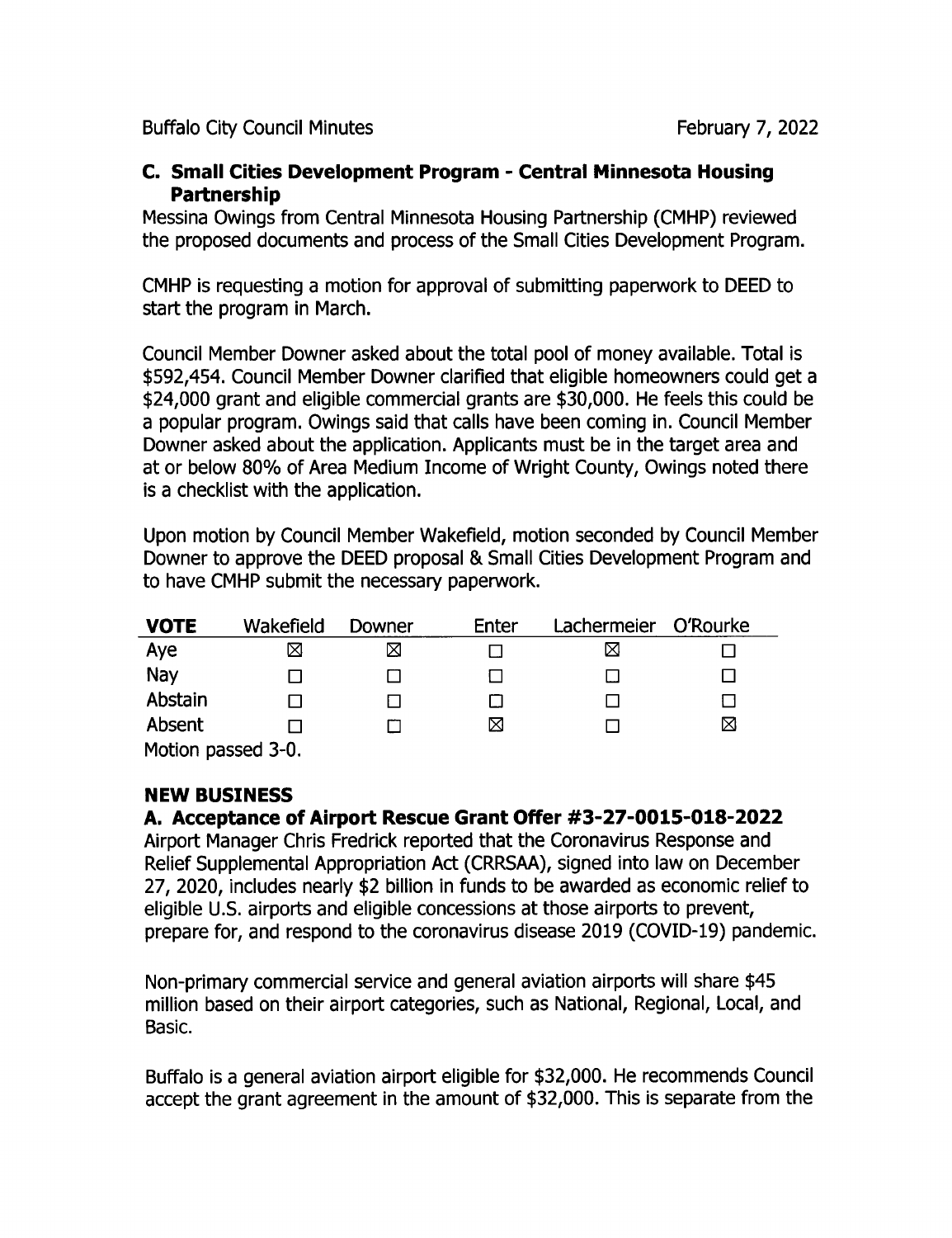normal funding the airport receives.

Upon motion by Council Member Downer, motion seconded by Council Member Wakefield to approve and accept the Airport Rescue Grant Offer #3-27-0015-018-2022 in the amount of \$32,000.

| <b>VOTE</b>        | Wakefield | Downer | Enter | Lachermeier | O'Rourke |  |
|--------------------|-----------|--------|-------|-------------|----------|--|
| Aye                | X         | ⊠      |       | ⊠           |          |  |
| Nay                |           |        |       |             |          |  |
| Abstain            |           |        |       |             |          |  |
| Absent             |           |        | ⊠     |             | ⊠        |  |
| Motion passed 3-0. |           |        |       |             |          |  |

## B. Approval to Advertise Request for Qualification ( RFQ) for Airport Planning Services

Airport Manager Chris Fredrick said this is not overall planning, but it is for Master Airport Layout Plan and is part of the 2022 Capital Improvement Plan.

The FAA requires that if any updates are to be done to the Airport Master Layout Plan, airport sponsors must advertise an RFQ for consultant selection to provide airport planning services if a consultant selection process has not been completed within the last five years. He said this was last done 12 years ago, so it is overdue. With Coronavirus funding, there is a possibility to get a reduction in city cost share.

Council Member Wakefield asked the cost of study. Fredrick said approximately 200, 000 for complete environmental study with consulting engineering. City share would be approximately \$20,000.

Upon motion by Council Member Downer, motion seconded by Council Member Wakefield to approve of advertising for Request for Qualification ( RFQ) seeking proposals to provide Airport Planning Services in the development of an Airport Master Plan and Airport Layout Plan.

| <b>VOTE</b>        | Wakefield | Downer | Enter | Lachermeier | O'Rourke |  |
|--------------------|-----------|--------|-------|-------------|----------|--|
| Aye                | ⊠         |        |       | ⊠           |          |  |
| Nay                |           |        |       |             |          |  |
| Abstain            |           |        |       |             |          |  |
| Absent             |           |        | ⊠     |             |          |  |
| Motion passed 3-0. |           |        |       |             |          |  |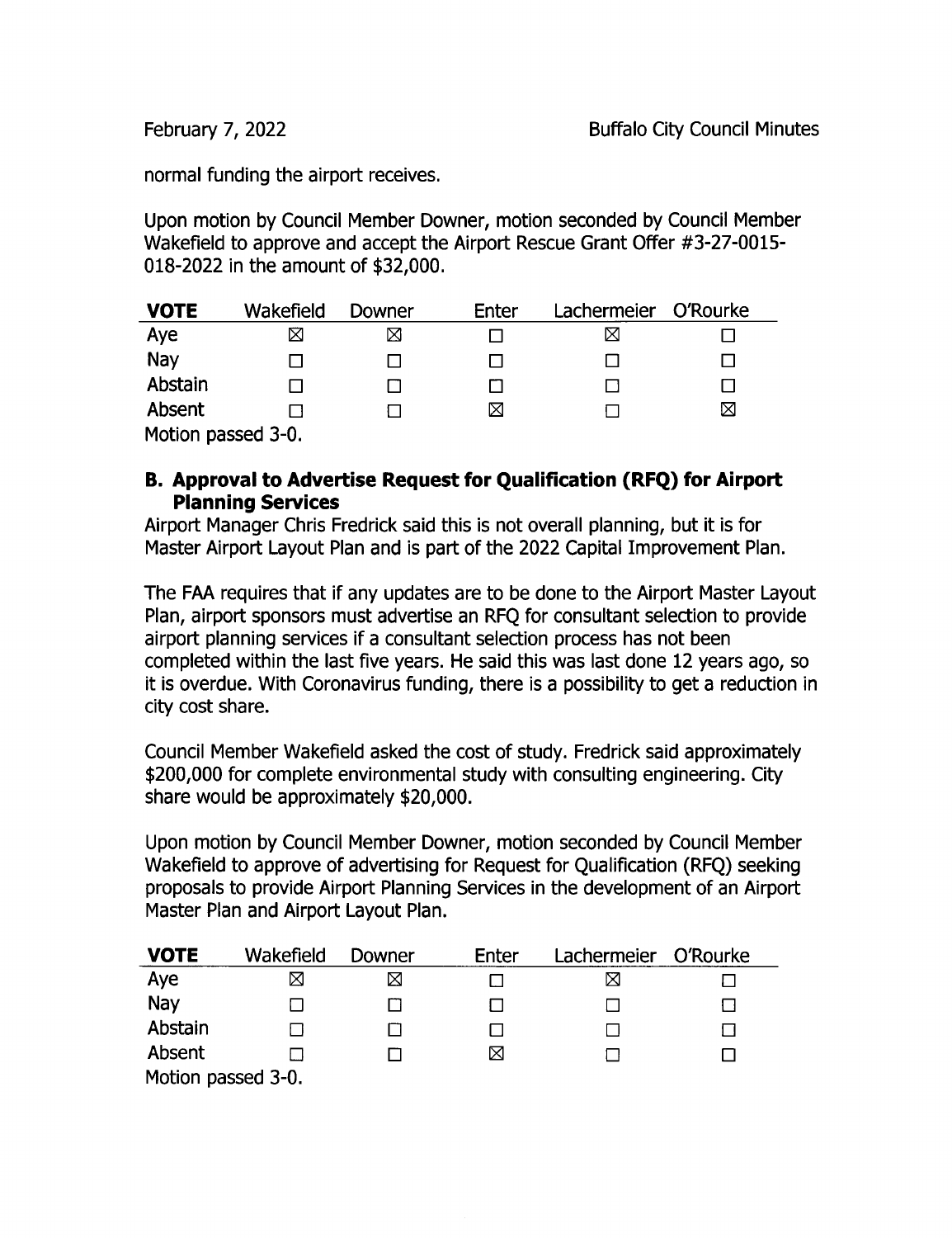## C. Personnel Policy Committee and Administrative Policies Committee

Administrator Bodin stated there are two policy committees staff requests approval to create. The first would be a Personnel Policy Committee. This Committee would be put in place to have the authority to approve internal HR policies and procedures, and then bring recommendations to the Council for those that would need Council review or approval.

On a related matter pertaining to the Personnel Policy update, it is requested that Council consider taking formal action related to Juneteenth which has been established as a federal holiday on June 19.

She requested that two members be appointed to the Personnel committee, and she recommends Council Member powner and Council Member 0'Rourke.

The second committee would be an Administrative Policy Committee. We have several policies that are outdated and some new ones to put in place. This committee will be led by City Clerk Susan ] ohnson and Assistant Administrator Taylor Gronau. We ask that two members be assigned to this committee. She recommends Council Member Wakefield and Council Member Enter for this committee. When the policies are brought up to date this committee would probably be extinguished.

Council Member powner asked if the Personnel Policy Committee would be ongoing. Administrator Bodin said this committee would be ongoing and could be an annual appointment.

Upon motion by Council Member Wakefield, motion seconded by Council Member Downer to create a Personnel Policy Committee with Members Dower and 0'Rourke serving in 2022 and thereafter this would be an annual appointment; and to approve of the creation of an Administrative Policy Committee that would expire after updates are completed with Members Enter and Wakefield serving on that committee.

| <b>VOTE</b>        | Wakefield | Downer | Enter | Lachermeier | O'Rourke |  |  |
|--------------------|-----------|--------|-------|-------------|----------|--|--|
| Aye                | ⊠         | ⊠      |       |             |          |  |  |
| Nay                |           |        |       |             |          |  |  |
| Abstain            |           |        |       |             | $\Box$   |  |  |
| Absent             |           |        | ⊠     |             | ⊠        |  |  |
| Motion passed 3-0. |           |        |       |             |          |  |  |

## D. Acceptance of Retirement for Rick Schmitz, IT Technician

Upon motion by Council Member powner, motion seconded by Council Member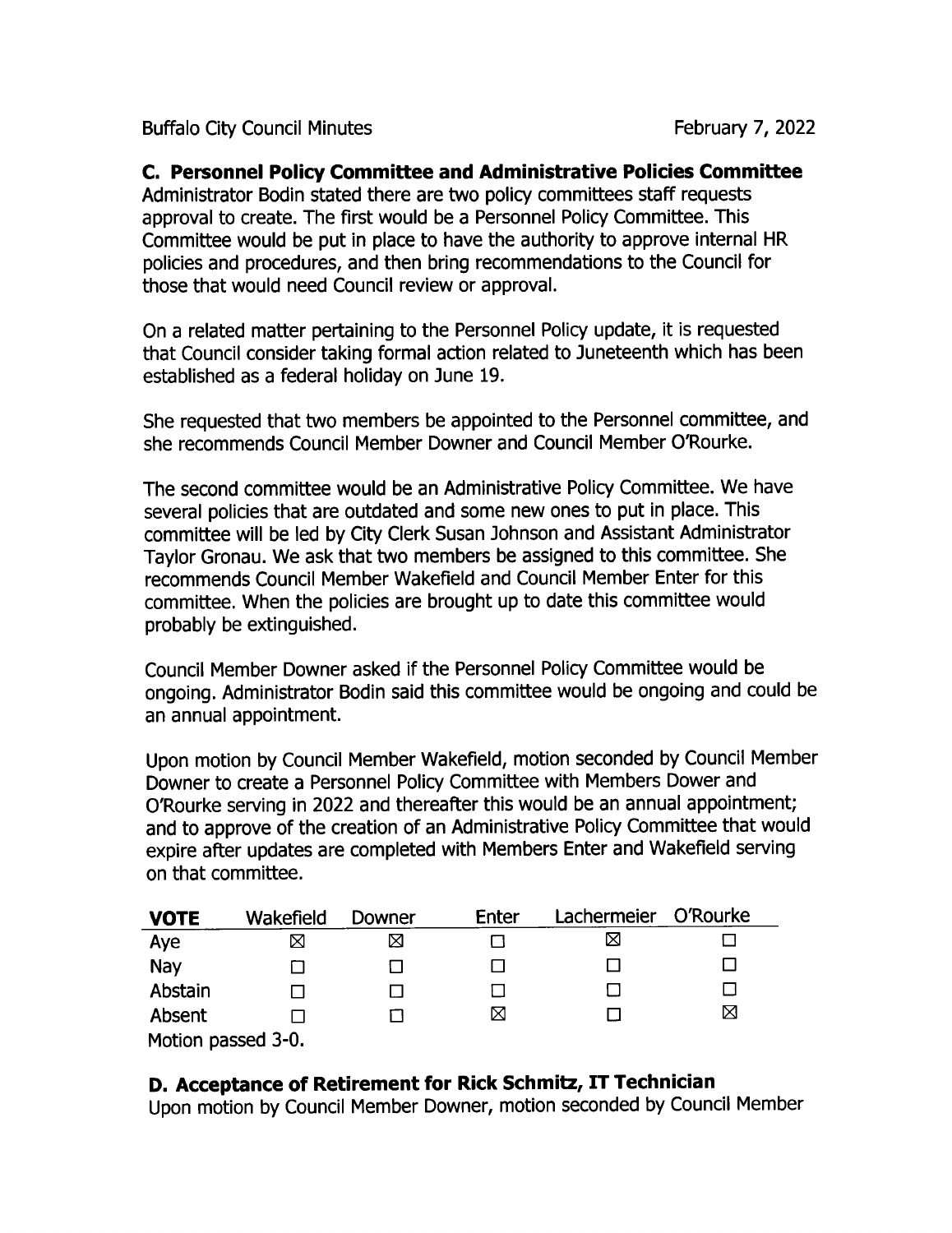Wakefield to accept Rick Schmitz' notice of retirement thanking him for his service and wishing him well in retirement.

| <b>VOTE</b>       | Wakefield | Downer | Enter | Lachermeier | O'Rourke |
|-------------------|-----------|--------|-------|-------------|----------|
| Aye               | ⊠         | ⊠      |       | ⋈           |          |
| Nay               |           |        |       |             |          |
| Abstain           |           |        |       |             |          |
| Absent            |           |        | ⊠     |             | ⊠        |
| Motion nacced 3-0 |           |        |       |             |          |

Motion passed 3-0.

## E. Highway 25 South Reconstruction- Authorization for Easement **Acquisition**

Consulting Engineer Justin Kannas of Bolton and Menk requested authorization to present easement acquisition offers to property owners along Highway 25 for the upcoming reconstruction project. Temporary construction and permanent highway easements will be needed. Appraisals are nearly complete. Henning Professional Services, Inc., along with city engineer and city attorney will be working through the acquisition process. The City will be reimbursed by the State for the easement acquisition payments to properly owners.

Kannas said this project begins at the Downtown Commons through Montrose Boulevard to the curve north of Settlers Parkway. Eight permanent easements are needed for less than 10 feet. 20 temporary construction easements are needed. Sidewalks & street will all be removed and replaced. He said the plan has the roadway shifting away from the lake, addition of traffic medians and wider sidewalks. Pedestrian circulation should be greatly increased connecting to Settler's Parkway.

Upon motion by Council Member Wakefield, motion seconded by Council Member Downer to authorize the City Administrator and Henning Professional Services, Inc. to submit offers to property owners for the easements necessary for the Highway 25 Reconstruction project easement acquisitions.

| <b>VOTE</b>        | Wakefield | Downer | Enter | Lachermeier | O'Rourke |  |
|--------------------|-----------|--------|-------|-------------|----------|--|
| Aye                | ⊠         |        |       | ⊠           |          |  |
| Nay                |           |        |       |             |          |  |
| Abstain            |           |        |       |             |          |  |
| Absent             |           |        | ⊠     |             | ⊠        |  |
| Motion passed 3-0. |           |        |       |             |          |  |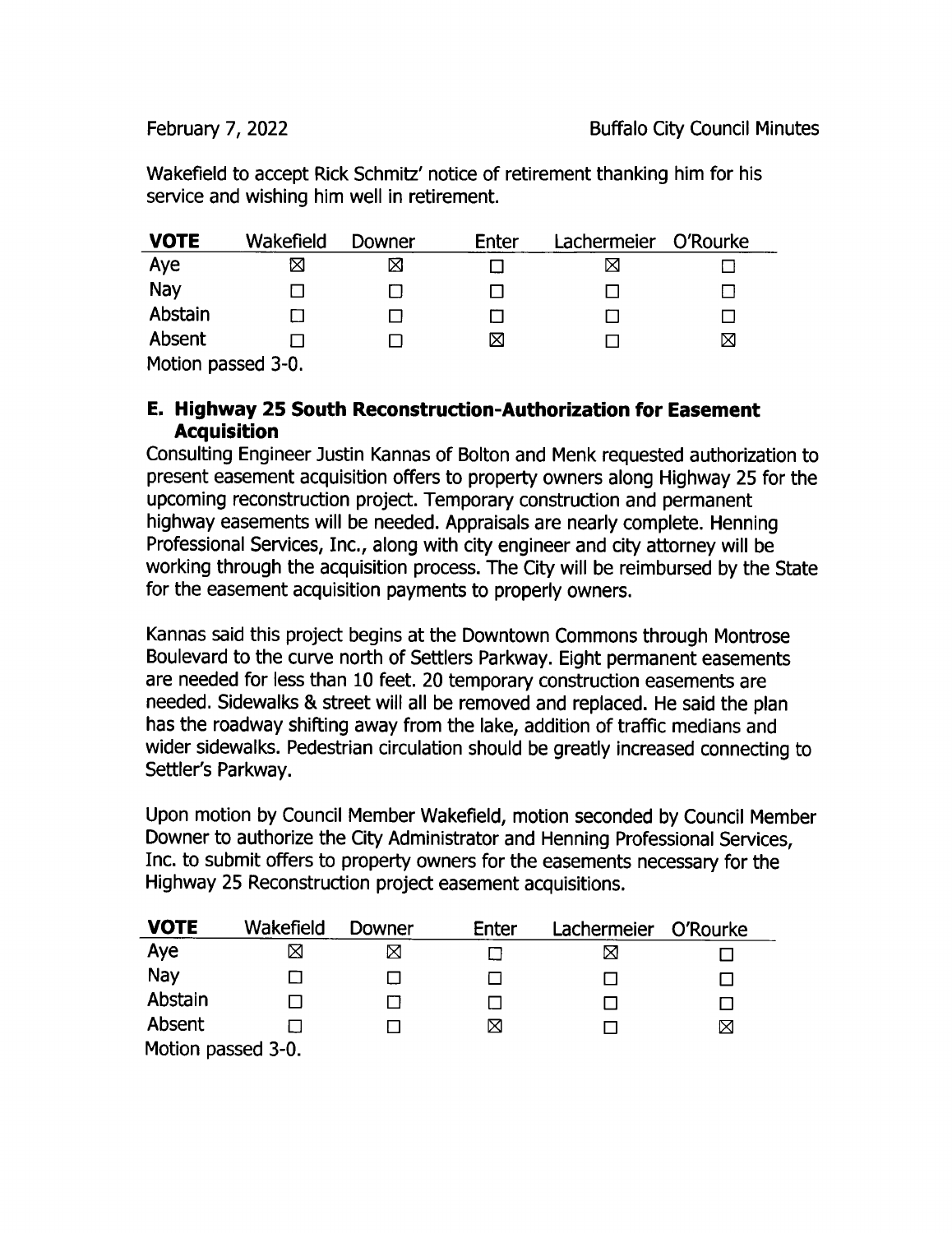## F. Water Reclamation Annual Report

Wastewater Reclamation Superintendent Ray Wurm presented the department's annual report to the Council. The department has seven staff members with 113 years of combined experience.

Collections System

- 28 lift stations
- 79 miles of sewer gravity
- 18 miles of sewer force.

Collections System Focal Points

- I & I reduction
- Lift station communications & panel replacement
- Annual jetting  $-2021=17.8$  miles

Inflow and infiltration-guidelines have been implemented to incorporate new manhole castings and I & I barriers during street improvement projects; televising of clay tile lines has been completed and we are strategizing ways to minimize I & I.

Lift station panels and upgrades are being done with two panels being updated per year which allows for fiber or 4RF radio communication for monitoring. Obsolete PLCs are being replaced.

Sewer jetting has improved with the new combo truck. Maintenance cycle of 3 years for cleaning is the goal. In 2021 94,000 feet of sewer lines were cleaned.

Approximately 386 million gallons of water were treated in 2021. Testing requirements continue to get more stringent, and compliance is necessary. We strive to optimize existing processes by taking a pro-active approach to maintain existing infrastructure. He thanked the residents and Council for their support.

#### STAFF UPDATES

Staff gave general updates to the Council.

Administrator Bodin asked for clarification on adding Juneteenth as a holiday to the Personnel Policy.

Upon motion by Council Member powner, motion seconded by Council Member Wakefield to add Juneteenth to the Personnel Policy as a federal holiday.